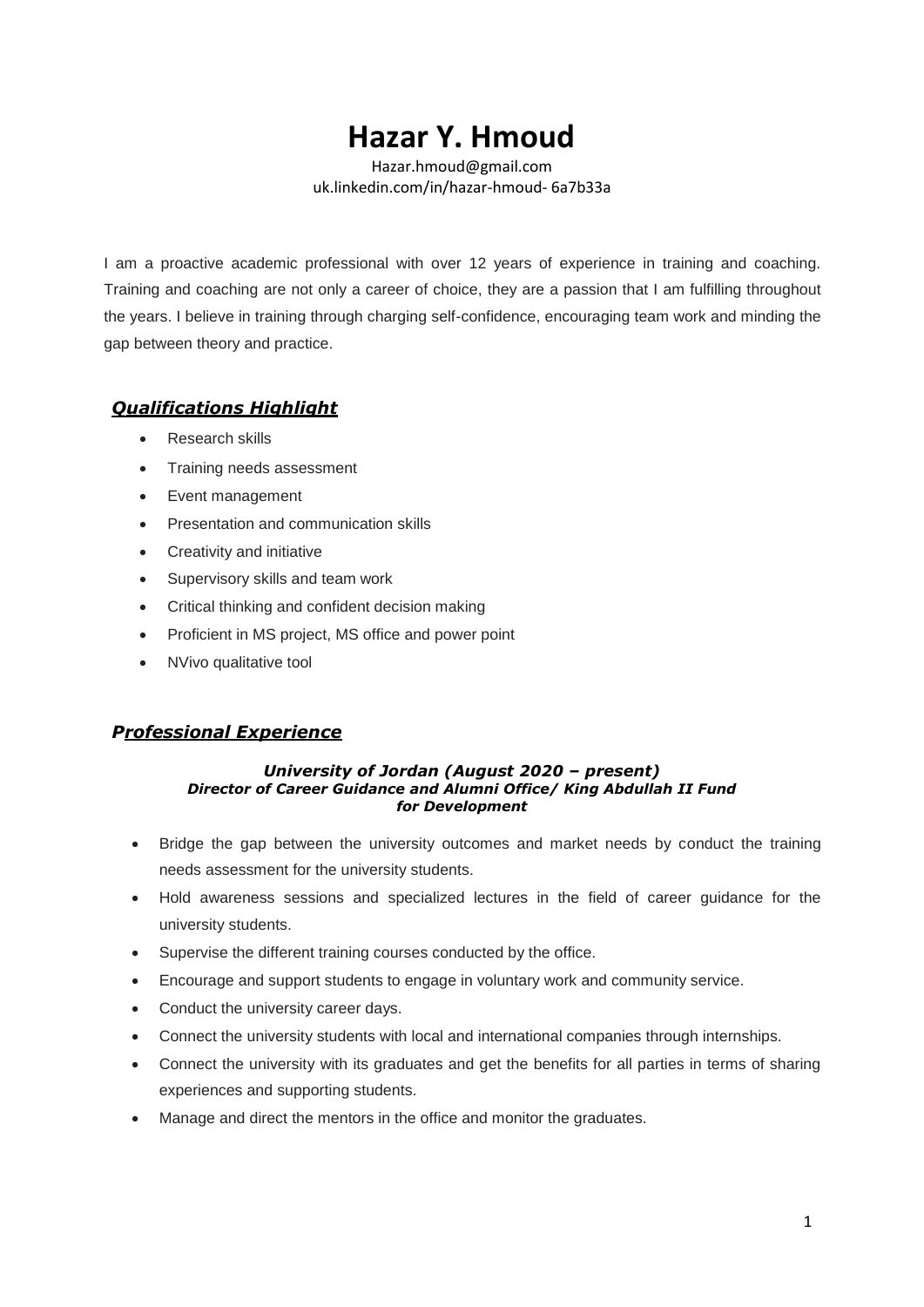## *University of Jordan (July 2018 – present) Assistant professor*

- Teach courses for Bachelor Degree in Management Information Systems.
- Contribute to quality control as a quality officer in the department.
- Participate to the development of the new curriculum for the MIS program.
- Conduct and Publish research.
- Contribute to community service.

## *University of Jordan (July 2018 – October 2020) Quality Assurance Coordinator*

- Work in and monitor all issues related to local accreditation for the undergraduate program offered by the management information systems department.
- Work in and monitor all issues related to international accreditation; namely AACSB for the undergraduate program offered by the management information systems department.
- Review and update the Program Learning Objectives (PLOs) for the undergraduate program offered by the management information systems department.
- Review and update the study plan for the undergraduate program offered by the management information systems department.
- Review and update all courses' portfolios and syllabus.

#### *University of Jordan (August 2008 – August 2013) Lecturer*

- Teach courses for Bachelor Degree in Management Information Systems.
- Prepare syllabus, Exams and Class projects.
- Deliver technical contents in computer labs.

#### *The Housing Bank for Trade and Finance (July 2005 – July 2008) Information Security Officer / Group Risk Management*

- Coordinate the development and delivery of an educational program on information security and privacy matters for employees, authorized users and outsourcing personnel.
- Development of information security policies and standards.
- Conduct compliance and risk assessment for the different bank activities against security policies and standards.
- Keep abreast of latest security and privacy legislation, regulation, advice series, alerts and vulnerabilities.
- Develop and provide timely report of compliance result for follow up an appropriate corrective action.
- Develop key performance indicators for the team members.
- Assist the information security manager in assessing information technology security risk and recommending appropriate compliance and monitoring mechanism.
- Insure all technical control and security hardening controls are implemented across the bank network devices, servers and databases.
- Review new technologies in order to assess information security control structures,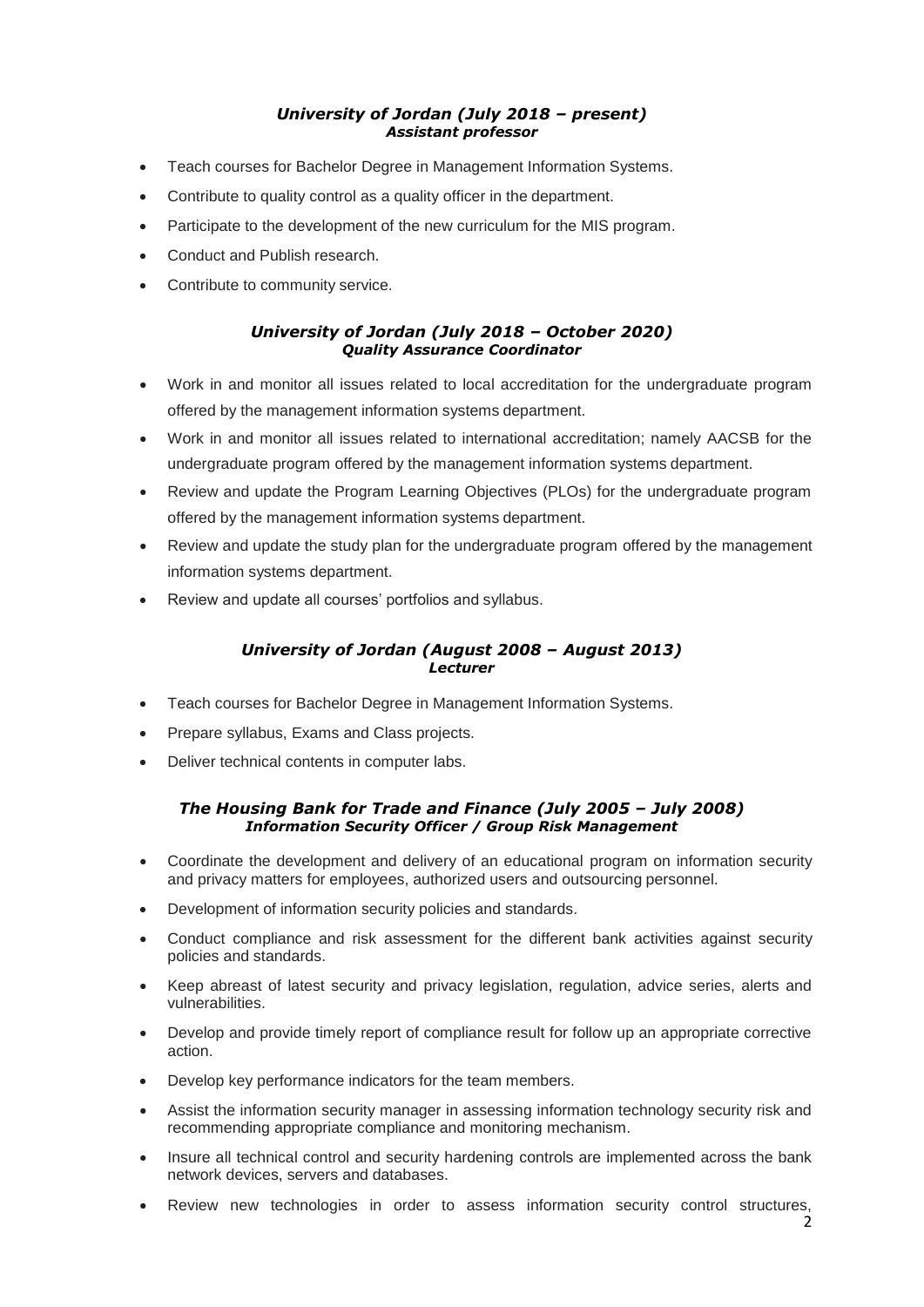capabilities, strengths and weaknesses.

## *E-Dimension (March – May 2005)*

Internship - Voice over IP billing system and SAGA800 Call centers.

# *Education*

#### *Nottingham University, Doctor of Philosophy PhD in Information Systems management (2013- 2018)*

The 'private-collective' innovation model under permissive licensing: a case study of OpenNebula open source software. The Thesis aims for understanding how the private collective model of innovation works in permissive open software. This thesis investigated the research questions:

- How can the private actors invest and share in permissive open source software without experiencing a business dilemma?
- Why private actors chose to invest and share rather than to free ride in permissive open source software?

#### *University of Jordan, MBA / Management (2006- 2008)*

Dissertation studied the relationship between information quality and organizational strategic benefits.

#### *University of Jordan, Bachelor in Computer Engineering (2000 2005)*

Graduation project: Interactive Voice Response (IVR) that is divided into three main categories:

- DTMF IVR system based on TAPIEx ActiveX Control
- English Speech IVR System based on Microsoft Speech Application SDK 1.0.
- Research on Arabic Speech IVR Systems and the available capabilities.

## *Islamic scientific college / Scientific branch (1999 2000)*

## *Certificates*

- Information Technology Infrastructure Library (ITIL)
- Security+ Certified Professional (SCP)
- Microsoft Certified Professional (MCP)
- CCNA Routing and Switching
- Emotional Intelligence (IACET certified)
- Finance for non-financial managers

# *Social Activities*

- Support the Jordanian Engineers Association in its voluntary activities (2006 present).
- Act as a team member at Lenton Drive & Neighbour Association/ UK (2013 2018).
- Conduct emotional intelligence workshops designed for university students at Zinc/ Jordan (2019 –present).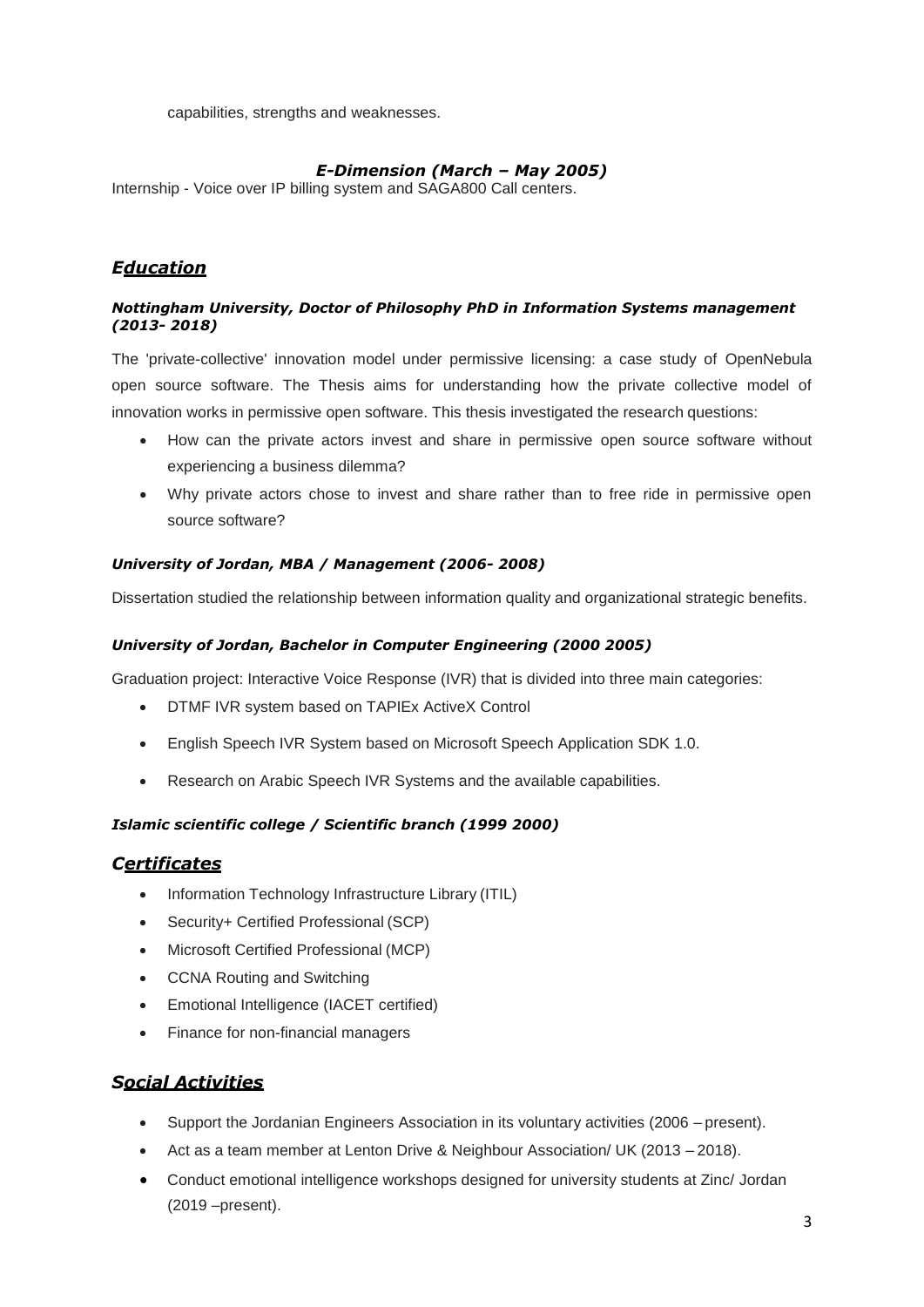# *Committees*

- Follow up distance learning committee, Business school, University of Jordan (June 2020 present).
- Follow up distance examination committee, Business school, University of Jordan (March 2020 – present).
- Training and employment project Deanship of Student Affairs, University of Jordan in cooperation with the American embassy (February 2020 - present).
- Business school alumni committee, University of Jordan (2019 present).
- Business school quality committee, University of Jordan (2018 present).
- MIS curriculum and study plan committee, University of Jordan (2018 2019).
- Business school doctoral society committee, University of Nottingham (2013 2015).

## *Teaching experience*

Undergraduate level:

- Systems analysis and design
- Graduation project
- Web development
- Programming
- Computer networks
- Databases
- Principles of MIS
- Office automation

## *Publications*

- Khalaf, R.K.A., Hmoud, H.Y. and Obeidat, B., 2019. Reviewing the Mediating Role of Job Satisfaction on the Effect of Employee Engagement on Organizational Performance. *Journal of Social Sciences (COES&RJ-JSS)*, *8*(1), pp.7-23.
- Ashal, N.M., Obeidat, B.Y. and Alhmoud, H., 2019. Theoretical Study on the Impact of Strategic Orientation on Organizational Performance: Examining the Mediating Role of Learning Culture in Jordanian Telecommunication Companies. *Journal of Social Sciences (COES&RJ-JSS)*, *8*(1), pp.24-40.
- HMOUD, H., KUK, G. & CURCHOD, C. (2016) From Restrictive to Permissive Licensing: The Governance of Appropriation in Open Source Software Project. British Academy of Management, 2016 Newcastle, United Kingdom